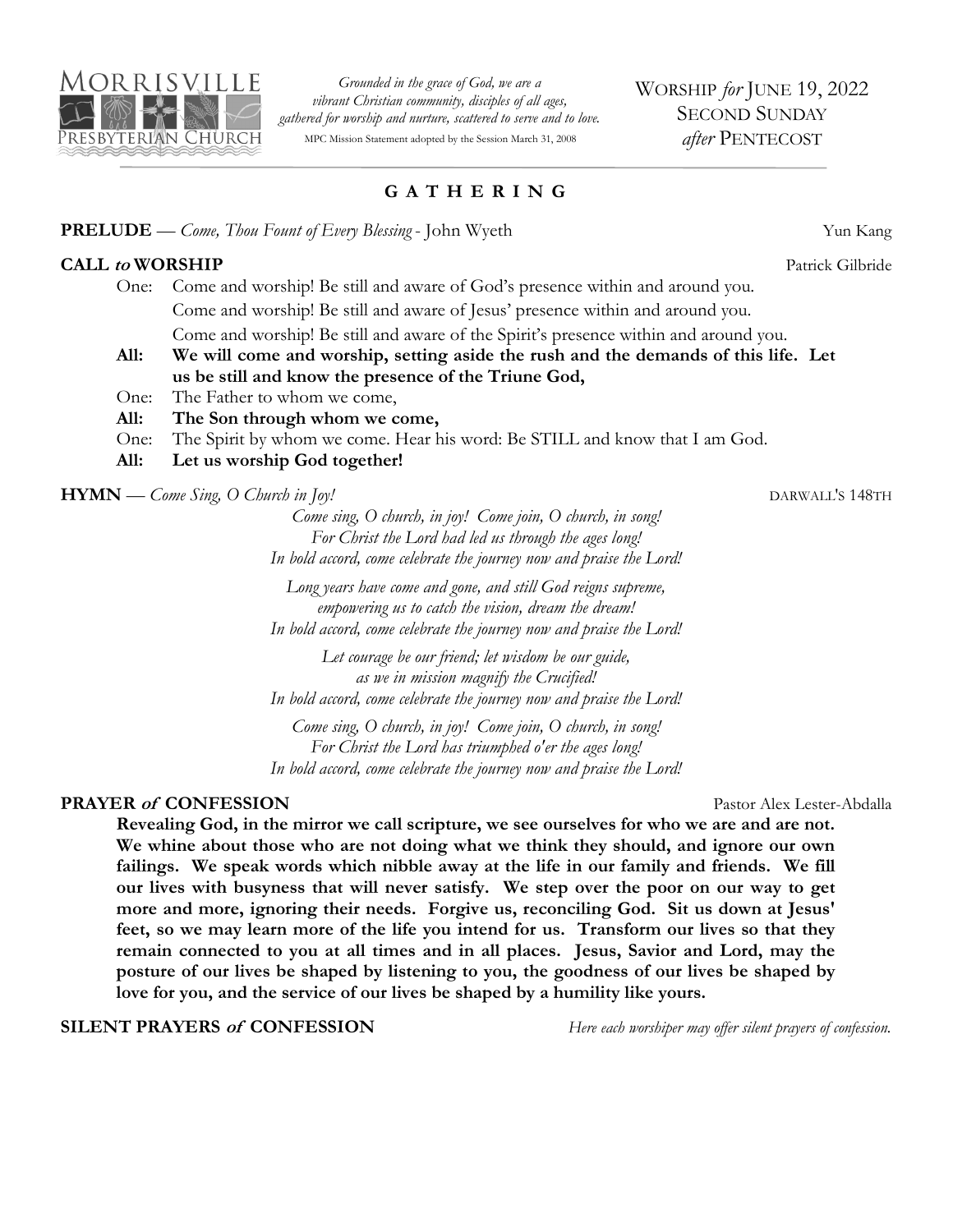#### **PROMISE of FORGIVENESS**

One: The Psalmist declares that those who speak the truth from their heart will abide in God's sanctuary. God hears the difficult truths we have named aloud and in the silence of our hearts. Now let the wonderful gift of God's forgiveness flow through you, and may the abundance of God's mercy and grace set you free to serve God with love. Together, let us proclaim the good news of the Gospel:

## **All: In Jesus Christ we are forgiven! Thanks be to God! Alleluia! Amen.**

**RESPONSE to GOD'S GRACE** — *Glory to the Father* GLORIA PATRI

*Glory to the Father, and to the Son, and to the Holy Spirit: as it was in the beginning, is now, and will be forever. Amen. Amen. Amen.*

# **L I T U R G Y** *o f t h e* **W O R D**

## **PRAYER for ILLUMINATION**

## **OLD TESTAMENT READING** — *Psalm 46*

One: God is our refuge and strength, a very present help in trouble.

- **All: Therefore we will not fear, though the earth should change, though the mountains shake in the heart of the sea; though its waters roar and foam, though the mountains tremble with its tumult.**
- One: There is a river whose streams make glad the city of God, the holy habitation of the Most High.
- **All: God is in the midst of the city; it shall not be moved; God will help it when the morning dawns.**
- One: The nations are in an uproar, the kingdoms totter; he utters his voice, the earth melts.
- **All: The Lord of hosts is with us; the God of Jacob is our refuge.**
- One: Come, behold the works of the Lord; see what desolations he has brought on the earth. He makes wars cease to the end of the earth; he breaks the bow, and shatters the spear; he burns the shields with fire.
- **All: 'Be still, and know that I am God! I am exalted among the nations, I am exalted in the earth.'**
- One: The Lord of hosts is with us;
- **All: The God of Jacob is our refuge.**
- One: This is the Word of the Lord.
- **All: Thanks be to God.**

## **GOSPEL READING** — *Luke 10:38-42*

Now as they went on their way, he entered a certain village, where a woman named Martha welcomed him into her home. She had a sister named Mary, who sat at the Lord's feet and listened to what he was saying. But Martha was distracted by her many tasks; so she came to him and asked, 'Lord, do you not care that my sister has left me to do all the work by myself? Tell her then to help me.' But the Lord answered her, 'Martha, Martha, you are worried and distracted by many things; there is need of only one thing. Mary has chosen the better part, which will not be taken away from her.'

The grass withers and the flower fades but the word of the Lord stands forever.

One: This is the Gospel of the Lord.

**All: Thanks be to God.**

**SERMON** *Breathing Room: Inhale*  $\mathcal{Q}^*$  *Exhale* Pastor Rhodes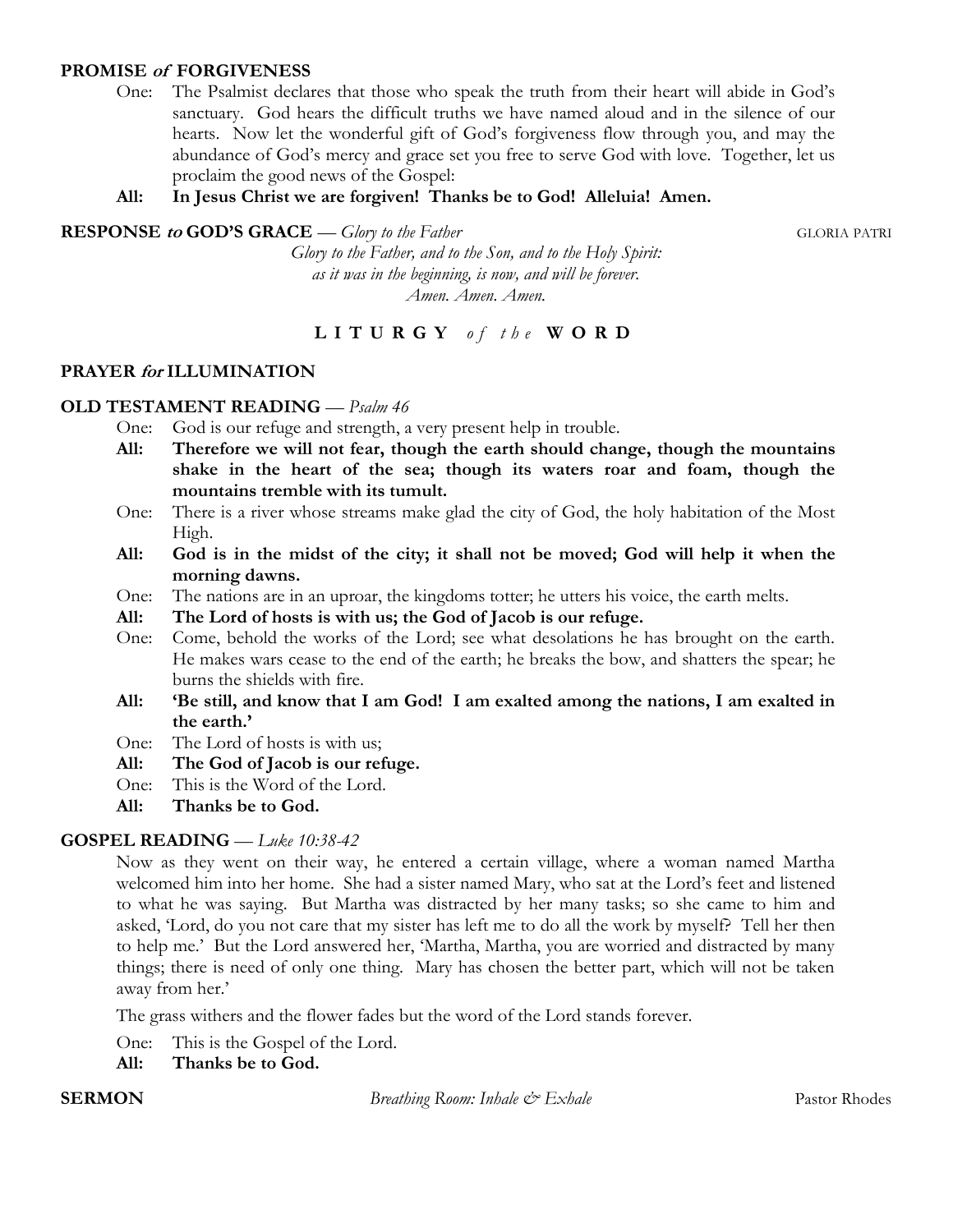*I need thee every hour, most gracious Lord; no tender voice like thine can peace afford. I need thee, O I need thee, every hour I need thee! O bless me now, my Savior– I come to thee!*

*I need thee every hour; stay thou near by; temptations lose their power when thou art nigh. I need thee, O I need thee, every hour I need thee! O bless me now, my Savior– I come to thee!*

*I need thee every hour; teach me thy will, and thy rich promises in me fulfill. I need thee, O I need thee, every hour I need thee! O bless me now, my Savior– I come to thee!*

*I need thee every hour, Most Holy One; O make me thine indeed, thou blessed Son. I need thee, O I need thee, every hour I need thee! O bless me now, my Savior– I come to thee!*

#### **PROFESSION of FAITH** — from *A Brief Statement of Faith*

**We trust in Jesus Christ, fully human, fully God. Jesus proclaimed the reign of God: preaching good news to the poor and release to the captives, teaching by word and deed and blessing the children, healing the sick and binding up the brokenhearted, eating with outcasts, forgiving sinners, and calling all to repent and believe the gospel. Unjustly condemned for blasphemy and sedition, Jesus was crucified, suffering the depths of human pain and giving his life for the sins of the world. God raised this Jesus from the dead, vindicating his sinless life, breaking the power of sin and evil, delivering us from death to life eternal. With believers in every time and place, we rejoice that nothing in life or in death can separate us from the love of God in Christ Jesus our Lord. Amen.**

#### **THE LORD'S PRAYER**

**Our Father who art in heaven, hallowed be thy name. Thy kingdom come, thy will be done, on earth as it is in heaven. Give us this day our daily bread; and forgive us our debts, as we forgive our debtors; and lead us not into temptation, but deliver us from evil. For thine is the kingdom and the power and the glory, forever. Amen.** 

#### **OFFERING**

Invitation to Give Offertory Music — *Here I Am, Lord* - arr. Lloyd Larson Doxology — *Praise God From Whom All Blessings Flow* **COLD HUNDREDTH** *Praise God, from whom all blessings flow; praise him, all creatures here below; praise him above, ye heavenly host;*

*praise Father, Son, and Holy Ghost. Amen.*

Prayer of Dedication

#### **S E N D I N G**

**HYMN** — O Love That Wilt Not Let Me Go ST. MARGARET

*O Love that wilt not let me go, I rest my weary soul in thee; I give thee back the life I owe, that in thine ocean depths its flow may richer, fuller be.*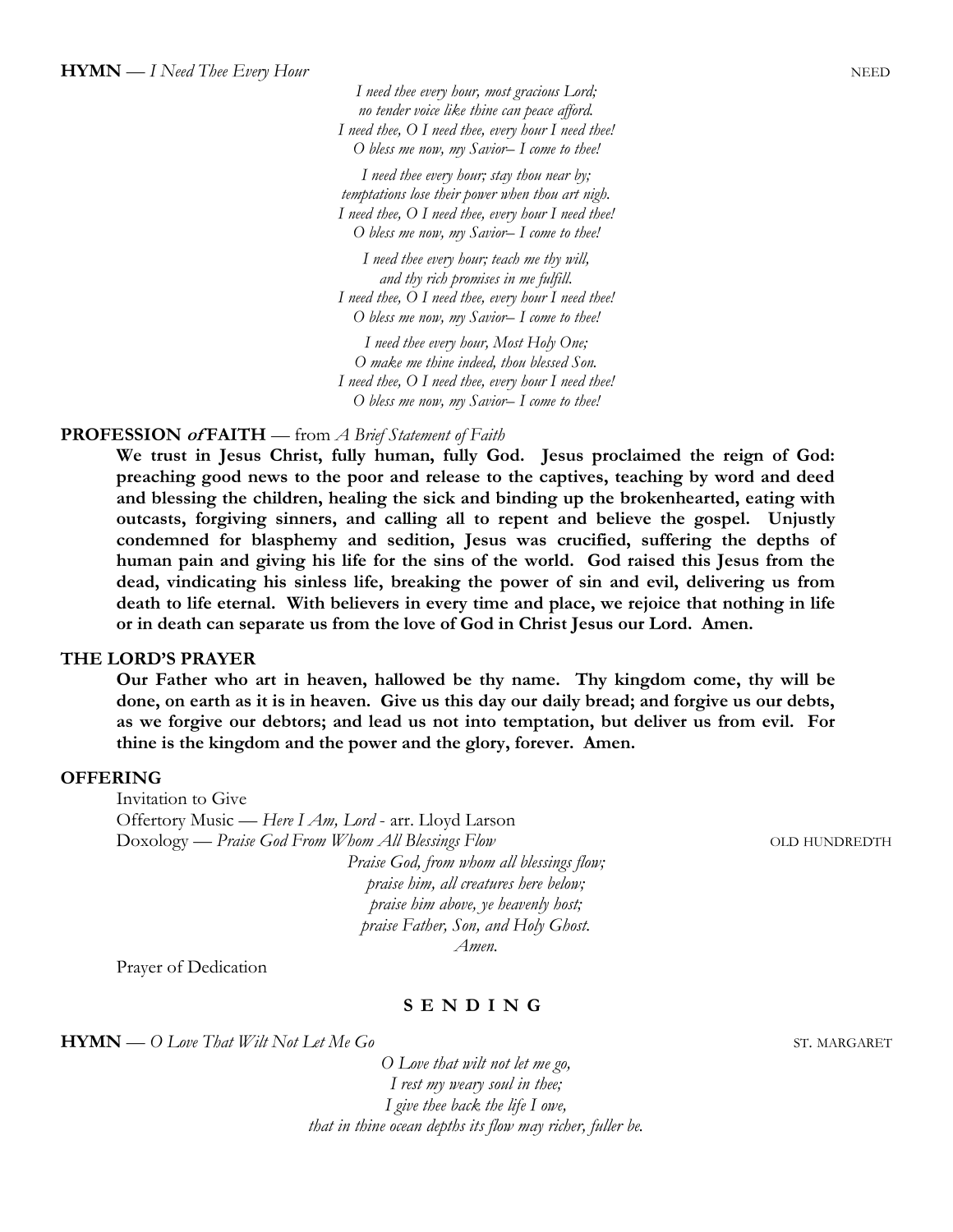*O Light that followest all my way, I yield my flickering torch to thee; my heart restores its borrowed ray, that in thy sunshine's blaze its day may brighter, fairer be.*

*O Joy that sleekest me though pain, I cannot close my heart to thee; I trace the rainbow through the rain, and feel the promise is not vain that morn shall tearless be.*

*O Cross that liftest up my head, I dare not ask to fly from thee; I lay in dust life's glory dead, and from the ground there blossoms red life that shall endless be.*

**POSTLUDE** — *Processional in C* - Hal Hopson

## **QUESTIONS for REFLECTION**

- How do you inhale God's love into your life?
- How do you exhale God's love into the world?

# ANNOUNCEMENTS

## **\*Please note all announcements for Sunday bulletins are due by noon the Tuesday before they are to be published. Please email announcements to Bulletin@MPCusa.net.**

#### **CONTINUING TODAY! NEW SERMON SERIES: BREATHING ROOM**

In the midst of the extraordinary demands of this world and the moments of sheer exhaustion, we're often yearning for space to breathe and time to feel more connected to God and one another. Throughout the next weeks we're going to rest in the gift of God's restoration and replenishment as we create some "Breathing Room" in worship together. May you be nourished by God's Word in these days ahead and reminded of God's immeasurable love and grace for each of you.

#### **TODAY'S CHANCEL FLOWERS**

The chancel flowers are offered to the glory of God and are given, on this Fathers Day, by David and Sandy Yantz in memory of their fathers and brothers: Raymond Yantz and Bill; and Rudolph Sosna and Rudy.

#### **FLOWERS NEEDED FOR JULY**

If you would like to give a chancel flower arrangement on a Sunday in July, please contact DeeAnn Martin at 215- 493-3865 or email her at deemar918@aol.com. Each Sunday these flowers add to the beauty of our worship service and also provide an outreach ministry to our church family. The cost of an arrangement is \$30 and may be given in memory of a loved one, in celebration of a special occasion or in gratitude for a person, act of kindness or special ministry.

## **HEY MPC YOUTH! DO YOU NEED COMMUNITY SERVICE HOURS?**

Get a jump start on your community service requirements by signing up to help at the Food Center this summer. Visit mpcusa.org/food-center to click on "Volunteer Sign Up" links to view available opportunities. Please email MPCfoodcenter@gmail.com with any questions or if you need additional information.

Get those pesky hours out of the way now! Imagine how jealous all your friends will be when they are scrambling to fulfill hours at the last minute! Sign up now!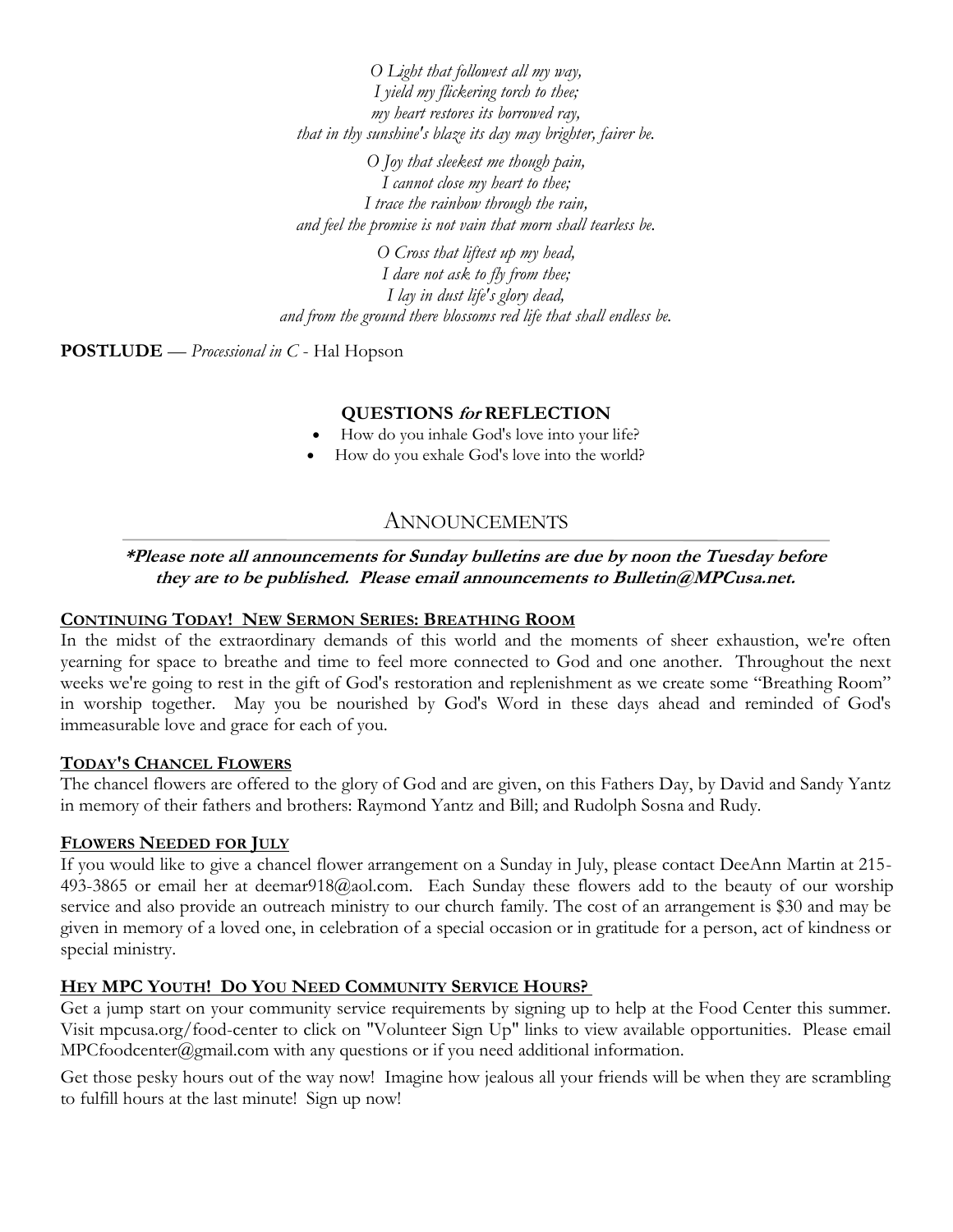## **SUPPORT YOUTH-IN-MISSION'S 2022 TRIP TO WEST VIRGINIA!**

We're expecting about 20 youth to attend our annual Youth in Mission trip to West Virginia in July. The group of teens and adults will be traveling to Pipestem, West Virginia to make needed repairs to homes of residents in need. The group will stay at the Appalachian South Folk Life Center and, along with repairing homes, will engage in a week-long devotional on "Blessings".

## **Car Wash & Bake Sale**

Please join us on Sunday, June 26, for a car wash and bake sale following worship service. So whether you are streaming worship from home or worshiping in-person, please plan on stopping by MPC for a car wash and to pick up some yummy treats!

## **Stock Sale**

The Youth-in-Mission are also raising funds through a "Stock Sale." You may purchase a stock in the Communication Center on any Sunday from now through the end of June. You can also give by check or through the MPC Online Giving Portal. If giving by check please write "YIM Stock Sale" on the memo line of your check. To give online visit mpcusa.org/give and click "Online Giving Portal" to enter your donation amount next to "YIM Stock Donation."

As always, the Youth-In-Mission appreciate your ongoing and generous support!

## **HABITAT FOR HUMANITY OF BUCKS COUNTY NEEDS MPC VOLUNTEERS!**

Habitat for Humanity is a global nonprofit housing organization working in local communities across all 50 states in the U.S. and in approximately 70 countries. *Faith Build 2022* is their project of building homes in Bristol where faith groups and congregations have come together to put their faith into action! Last month they held the dedication of the 124th Habitat Home, and the 125th Habitat Bucks home has begun in Bristol. MPC has long been a supporter of Habitat in many ways – assisting at a work site, assisting at a Restore location, and making substantial donations. Interested? Please contact Ray Hendrickson at hrh1453@gmail.com or 215 495-3114 to be a part of *Faith Build 2022*! For more information on volunteering and to sign-up, you may also visit habitatbucks.org/volunteer.

## **UKRAINE RELIEF FUND CONTINUES**

Your contributions are still welcomed to add to the Presbyterian Disaster Assistance (pda.pcusa.org), specifically to aid those impacted by the war in Ukraine. You may use a check made out to MPC with "Ukraine Relief" placed on the comment line or donate through the MPC Online Giving Portal at mpcusa.org/give by completing the box next to "Presbyterian Disaster Assistance." The MPC Outreach Committee continues to monitor the situation and continues to ask for your prayers.